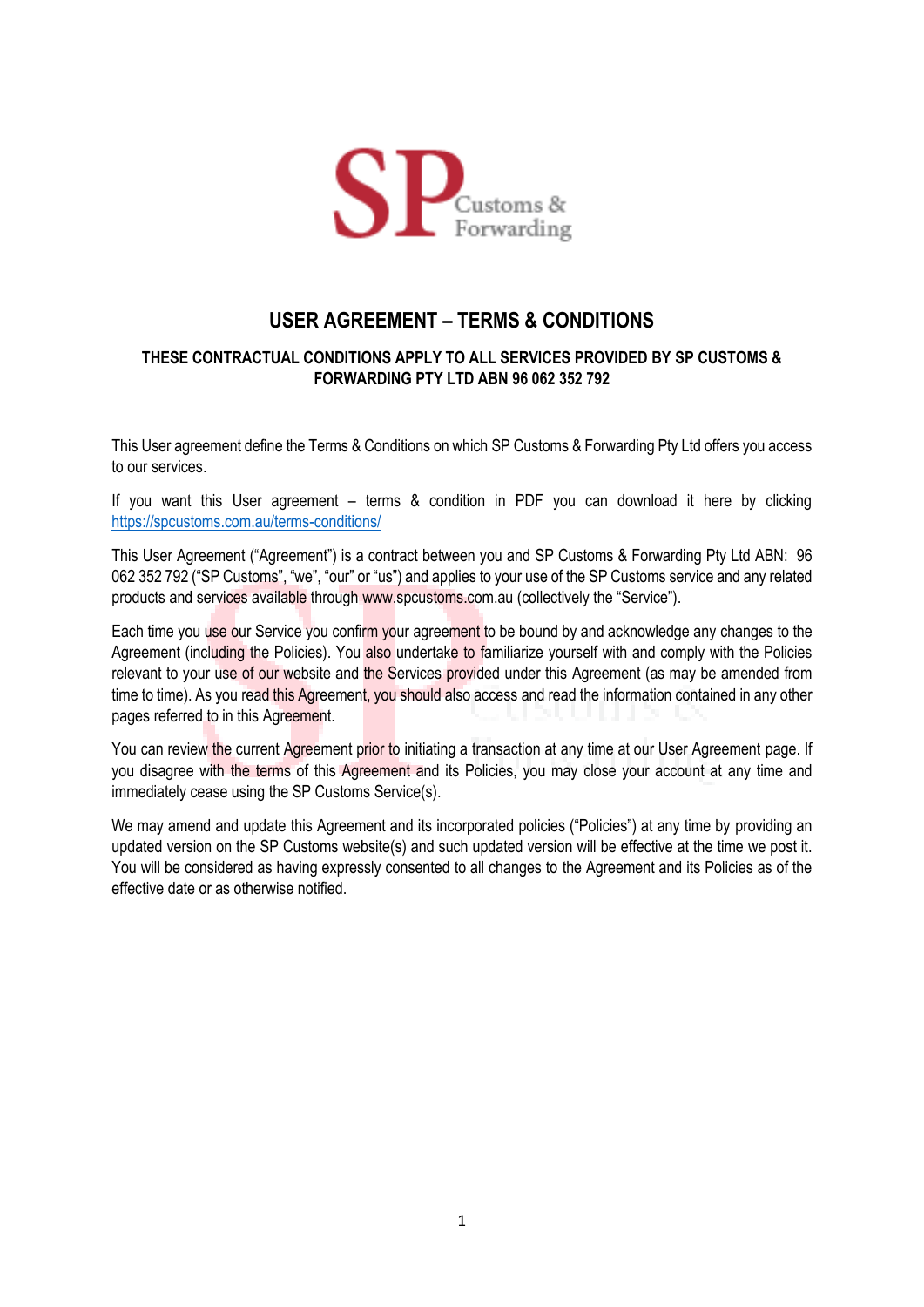# **Table of Contents**

÷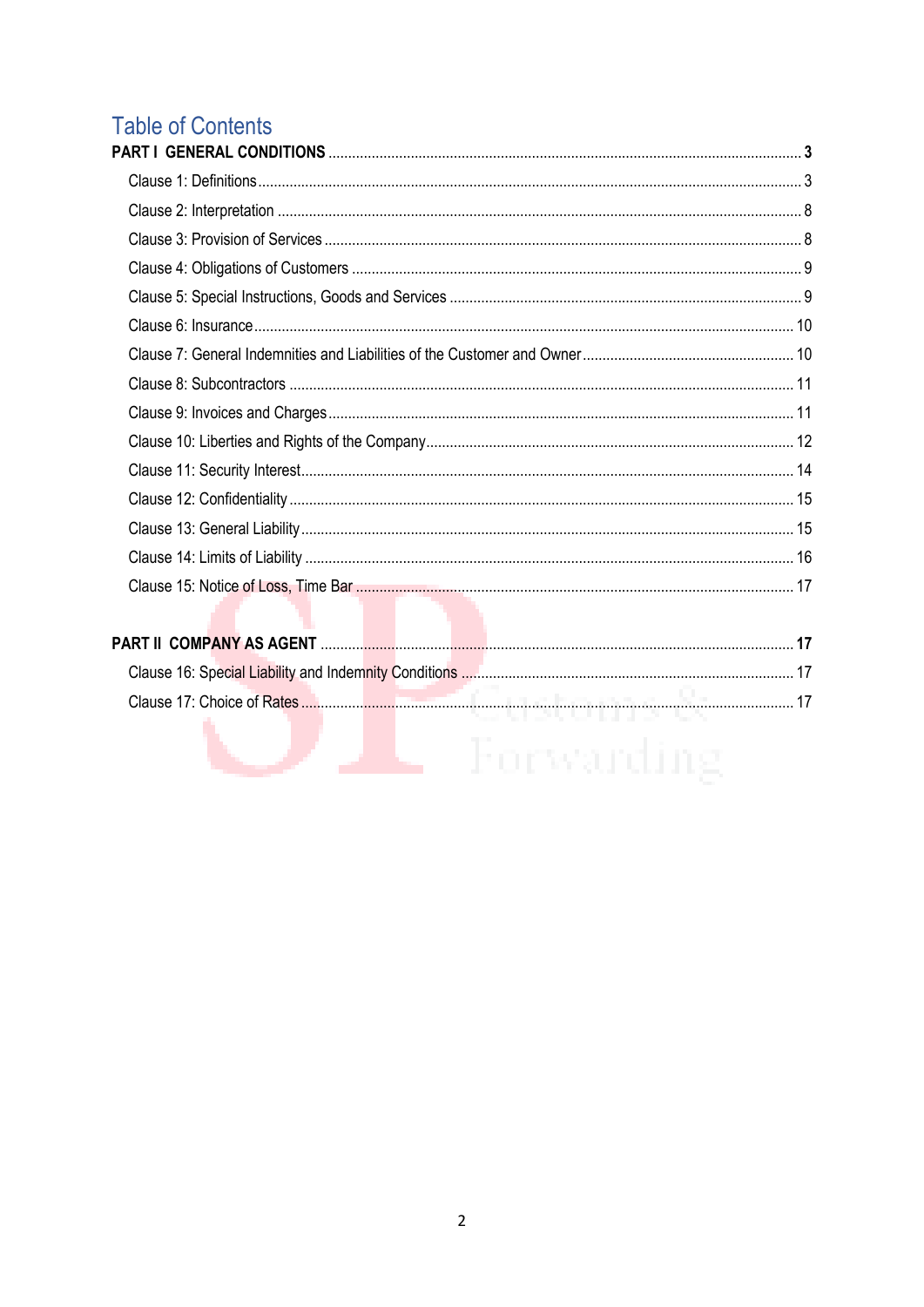

## **TERMS AND CONDITIONS**

## **PART I: GENERAL CONDITIONS**

#### **1 Definitions**

In these Trading Conditions, the following defined terms will have the following

Defined meanings:

"**ABF**" means the Australian Border Force as defined by the *Australian Border Force Act 2015* and as described in the Customs Act and includes any other agency or department with authority over the Carriage of goods

"**ABN**" means the Australian Business Number 96 062 352 792 of the Customer pursuant to the GST Law

"**Airfreight Convention**" means either:

- (a) the Convention for the Unification of Certain Rules for International Carriage by Air signed at Montreal on 28 May 1999; or
- (b) the Convention for the Unification of Certain Rules relating to International Carriage by Air, signed at Warsaw on 12 October 1929; either unamended or amended by the Hague Protocol 1955; at Guatemala City 1971, by the additional Protocol No 3 of Montreal 1975 and/or by the additional Protocol No. 4 of Montreal 1975 whichever may be applicable

"**Assets**" means all assets, Goods, documents and records of the Customer held by the Company as part of the contractual terms and trading conditions for the appointment of the Company, and includes, without limitation, the Goods

"**ATD**" has the same meaning as "authority to deal" as defined in section 4 of the *Customs Act*

"**ATO**" means the Australian Taxation Office

"**Australian Border Force Act**" means the *Australian Border Force Act 2015*;

"**Australian Consumer Law**" means the law set out in Schedule 2 of the *Competition and Consumer Act 2010* (Cth) and any corresponding provisions of state or territory fair trading legislation or the *Australian Securities and Investments Commission Act* (2001) (Cth)

"**Authority**" means the authority and acknowledgement by which the Customer appointed the Company to act on its behalf on the terms of the Authority and on the terms of these Trading Conditions

"**Authorised Signatory**" means the party who signs the Authority on behalf of the Customer

"**Biosecurity Act**" means the *Biosecurity Act 2015* (Cth) and any succeeding Legislation and any regulations made pursuant to the Biosecurity Act;

"**Business Day**" means any day that is not a Saturday or Sunday on which banks are open for general banking business in Victoria, Australia

"**Carriage**" means carriage by vehicles and conveyances of all kind including acts in furtherance of an act of carriage by another or a specific means, whether by air, sea or land transport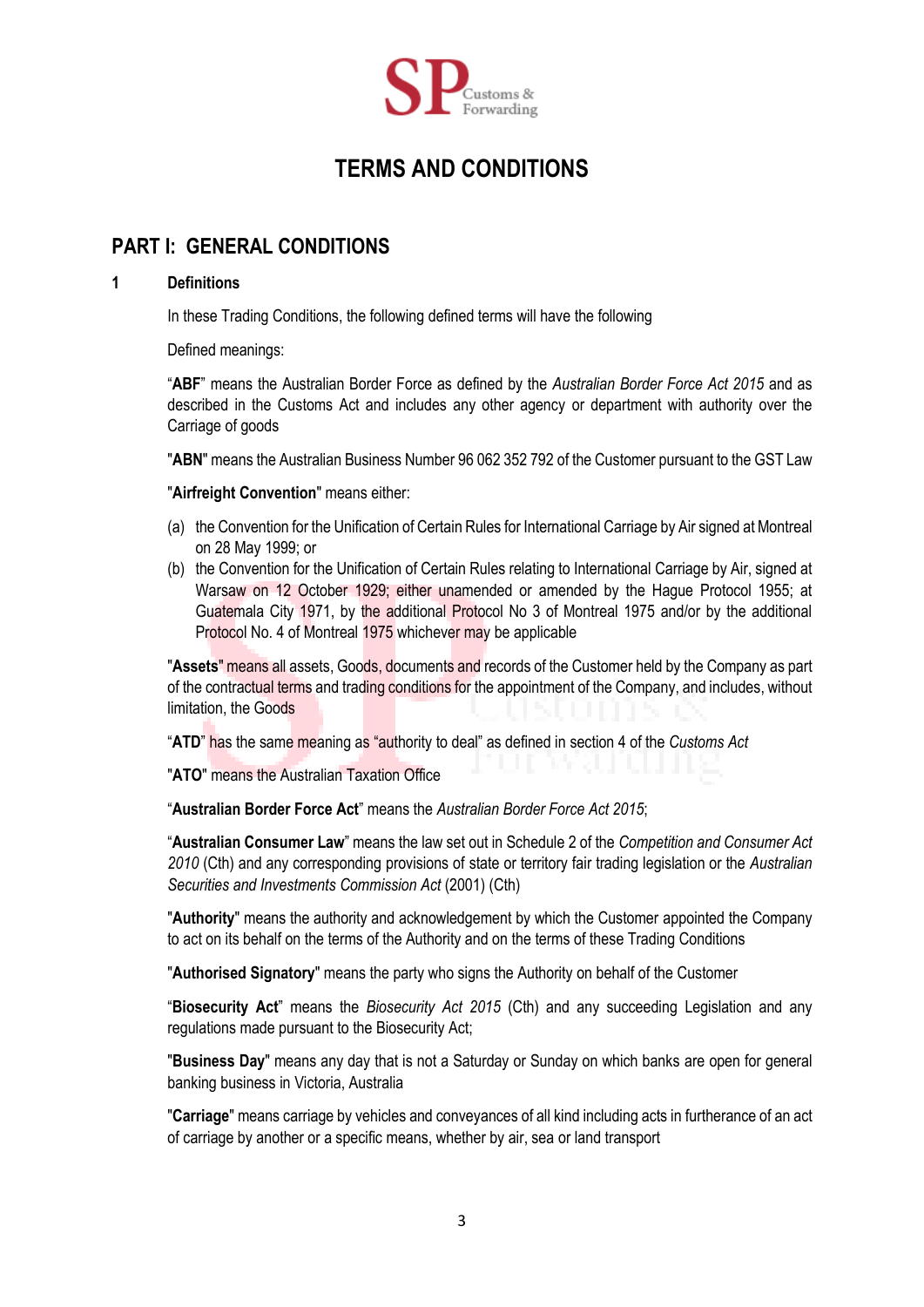"**Carrier**" means any party involved in the Carriage of Goods whether by airfreight, seafreight or land transport

"**COD**" means cash on delivery

"**Company**" means SP Customs & Forwarding Pty Ltd ABN 96 062 352 792, as holder of Customs Brokers Licence number 01786C and the nominees, agents, sub-agents and employees of the Company

"**Consequential Loss**" means any loss or damage arising from a breach of contract or agreement (including breach of the Service Agreement), tort, or any other basis in law or equity including, but without limitation to, loss of profits, loss of revenue, loss of production, loss or denial of opportunity, loss of bargain, loss of access to markets, loss of goodwill, indirect or remote or unforeseeable loss, loss of business reputation, future reputation or publicity, wasted expenditure, any loss or gain for which restitution damages are capable of being awarded, or any similar loss which was not contemplated by the parties at the time of entering the Service Agreement.

"**Consumer Contract**" means a contract for:

- (a) a supply of goods or services; or
- (b) a sale or grant of an interest in land;

to an individual whose acquisition of the goods, services or interest is wholly or predominantly for personal, domestic or household consumption

"**Countervailing Duty**" has the same meaning as in the *Customs Tariff (AntiDumping) Act 1975*

"**Customer**" means:

- (a) if there is an Authority, the customer named in the Authority and will include all employees, officers, agents and contractors of the Customer; or
- (b) if there is no Authority, any entity that instructs the Company to perform the Services

"**Customs**" means the Department of Home Affairs and its departments, including the Department of Immigration and Border Protection and the ABF

"**Customs Act**" means the *Customs Act 1901* (as amended), and any succeeding legislation and any regulations made pursuant to the Customs Act

"**Customs Broker Licence**" means Customs Broker Licence number 01786C

"**Customs Duty**" means Countervailing Duty, Dumping Duty and any duty imposed pursuant to the *Customs Act* and *Customs Tariff Act*

"**Customs Related Law**" has the same meaning as "customs related law" in Section 4B of the Customs Act

"**Customs Tariff Act**" means the *Customs Tariff Act 1995*

"**Dangerous Goods**" means cargo which is noxious, hazardous, inflammable, explosive or offensive (including radioactive materials) or may become noxious, hazardous, inflammable, explosive or offensive or radioactive or may become liable to cause damage to any person or property whatsoever whether prescribed by laws or otherwise.

"**DAWR**" means the Department of Agriculture and Water Resources

"**Debts**" means all amounts owing by the Customer to the Company on any account whatsoever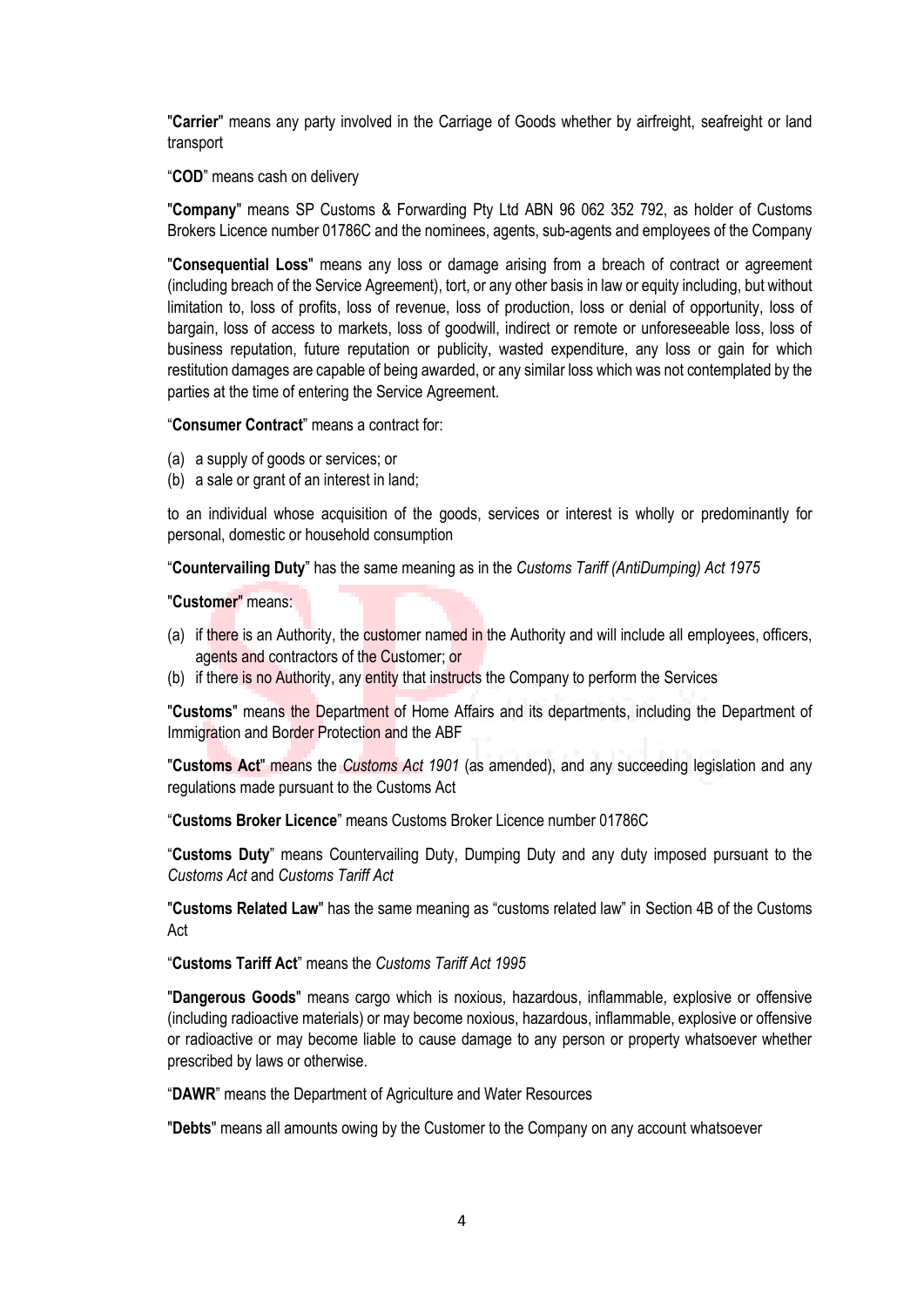"**Department of Home Affairs**" means the Department of Home Affairs and its departments including the ABF, the Department of Immigration and Border Protection, the Australian Border Force Commissioner and the Comptroller-General of Customs

"**Dumping Duty**" has the same meaning as in the *Customs Tariff (Anti-Dumping) Act 1975*

"**Excluded Interest**" means any of the interests set out in section 8 of the *Personal Property Securities Act* or any interest that is not a Security Interest that encumbers the Goods

"**Export Administration Regulations**" means United States Export Administration Regulations and includes but is not limited to the Commerce Control List and any other associated or relevant United States' legislation, regulations or guidelines.

"**Fees**" means the fees charged by the Company for provision of the Services

"**Force Majeure Event**" means any cause or causes beyond the control of the party whose performance is directly affected by it, including but not limited to war (declared or undeclared), rebellion, revolution, tumults, political disturbance, accident to wharf, accidents at works or wharf, at receivers' works or wharf, breakdown or stoppage of slurry pipeline, transfer vessels, motor vehicles or any part of the works from which the Goods are supplied or to which the Goods are destined, including loading and/or discharging facilities, installations and/or equipment at or en route, partial or total stoppage of roads, rivers or channels, riot, insurrection, civil commotion, epidemics, quarantine, strike, lockout, blockade, industrial disturbance, labour/industrial disputes or stoppages of miners, workmen, lightermen, tugboatmen or other hands essential to the working, carriage, delivery, shipment or discharge of the said Goods whether partial or general, interference of trade unions, act of God, fire, floods, storm, tempest, volcanic eruption, earthquake, landslips, frost or snow, bad weather, intervention of sanitary, customs, and/or other constituted authorities, act of government (whether de-facto or dejure) and supervening illegality, or any other cause beyond the control of the Company. Act of government shall include, but is not limited to, the refusal to grant any necessary import or export licence

"**Goods**" includes the cargo and any container not supplied by or on behalf of the Company, in respect of which the Company provides a service;

"**Government Authorities**" means, without limitation, all Government departments and agencies, in Australian or in any other country with responsibility for the import and export of goods, the collection of revenue on the import and export of goods and the transport of those goods to include, without limitation, Customs, DAWR, the ATO, the Australian Maritime Safety Authority, the Department of Infrastructure, Regional Development and Cities and the RSA

"**GST**" has the same meaning as under the GST Law and means the Goods and Services Tax imposed under the GST Law

"**GST Law**" means the *A New Tax System (Goods and Services Tax) Act 1999* as amended from time to time.

"**GST Rate**" means the rate of GST under the GST Law

"**Government Ruling**" means any advice, ruling, decision or precedent provided or published by the ABF, or any Government Authorities.

"**Infringement Notice**" means a notice issued by a Government Authority including, without limitation, a penalty notice or an infringement notice, issued in respect of an offence or an alleged offence, by which a penalty is imposed without the need for a court appearance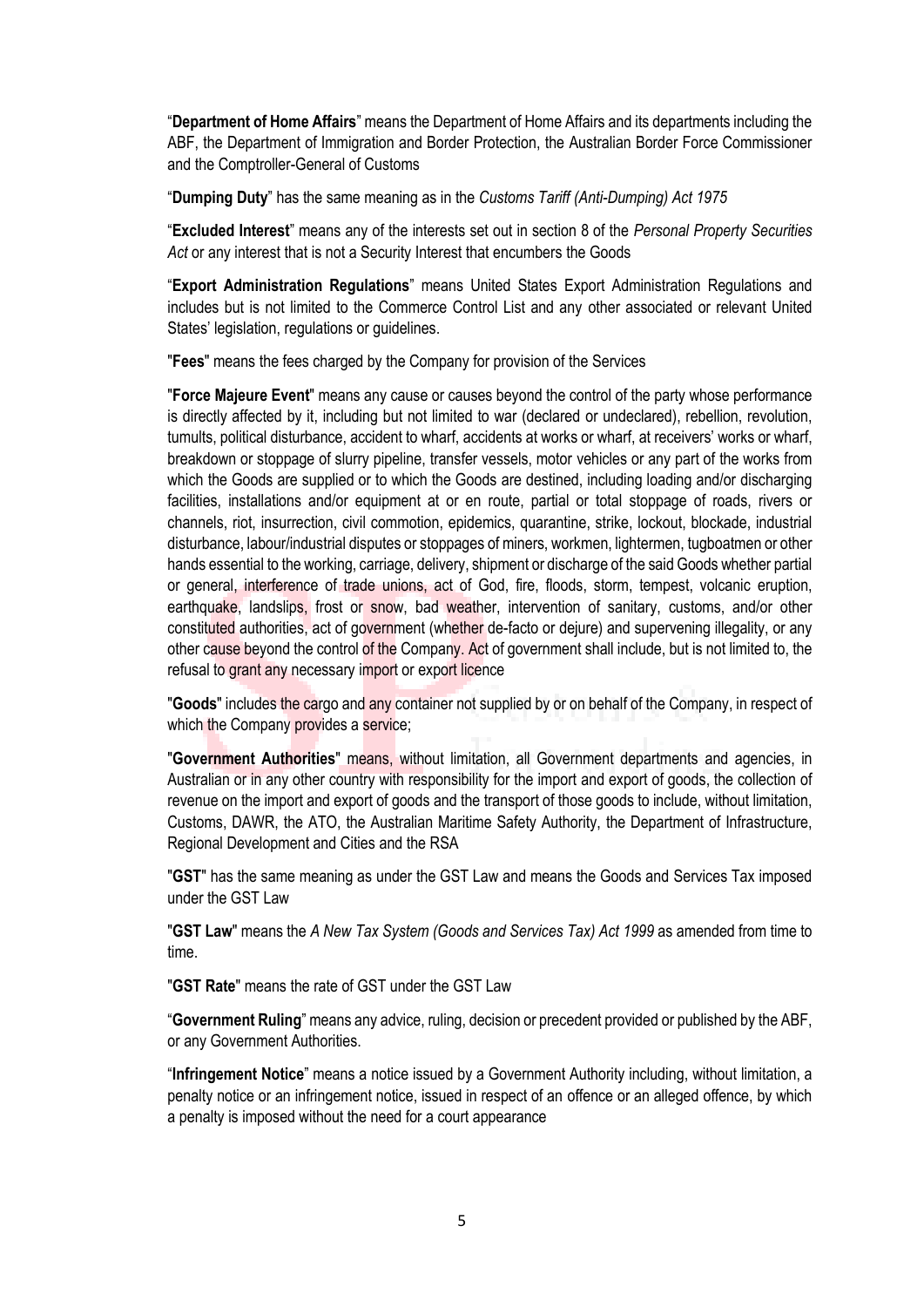"**International Traffic in Arms Regulations**" means the United States International Traffic in Arms Regulations made pursuant to the *Arms Export Control Act* as amended from time to time and includes any associated or relevant United States' legislation, regulations or guidelines.

"**Input Tax Credit**", "**Supply**", "**Taxable Supply**", "**Tax Invoice**" has the same meaning as that set out in the GST Law

"**Intellectual Property**" means any patents, industrial designs, copyright, trademarks, trade secrets and other legal interests recognized at law as intellectual property

"**Instructions**" means a statement of the Customer's specific requirements;

"**Laws**" means any laws, regulations or guidelines of the Commonwealth of Australia, any of the States, Territories or Municipalities of Australia, or of any country from which, through which or into which the Goods are carried including, without limitation:

- (a) the Customs Act;
- (b) Transport Security Legislation;
- (c) the OHS Laws;
- (d) the Privacy Laws;
- (e) the Australian Consumer Law laws relating to the safety of vehicles and the driving of those vehicles as apply in each state;
- (f) the laws or policies relating to the carriage, storage, packing, consigning and handling of Dangerous Goods including, without limitation, the Australian Code for the Transport of Dangerous Goods by Road and Rail as published by the Department of Infrastructure, Regional Development and Cities and any associated policies relating to Dangerous Goods from time to time;
- (g) all laws administered by DAWR including the Biosecurity Act 2015 , Export Control Act 1982 (Cth), Imported Food Control Act 1992 (Cth); and
- (h) the National Greenhouse and Energy Reporting Act 2007 (Cth). including, without limitation all regulations, ordinances and directions made pursuant to the Laws and any successor Laws "Marine Order 42" means Marine Order 42 (Cargo, stowage and securing) 2014 (Order 2014/11)

"**OHS Laws**" means any occupational health and safety legislation, regulations or guidelines, codes of conduct or policies of the Commonwealth of Australia or any of the States, Territories or Municipalities of Australia

"**Owner**" has the same meaning as "Owner" as defined in section 4 of the Customs Act

"**Personal Property Securities Act or PPSA**" means the *Personal Property Securities Act 2009* as amended from time to time.

"**Privacy Laws**" means the *Privacy Act 1998* (Cth), all associated regulations or guidelines, and any other associated or relevant State or national privacy legislation, regulations or guidelines

"**Reporting Obligations**" means the obligations of the Company to report the arrival, carriage and movement of goods pursuant to the Customs Act or any Customs Related Law or as required by any Government Authorities or which the Company, at its sole discretion, considers to be necessary to comply with the conditions or obligations of its Licences

"**Related Body Corporate**" has the same meaning as under the *Corporations Act 2001* (Cth)

"**RSA**" means those State and Commonwealth Government Authorities in Australia responsible for road safety and the laws governing the carriage of Goods by road

"**Security Interest**" has the same meaning given under the Personal Property Securities Act

"**Service Agreement**" means: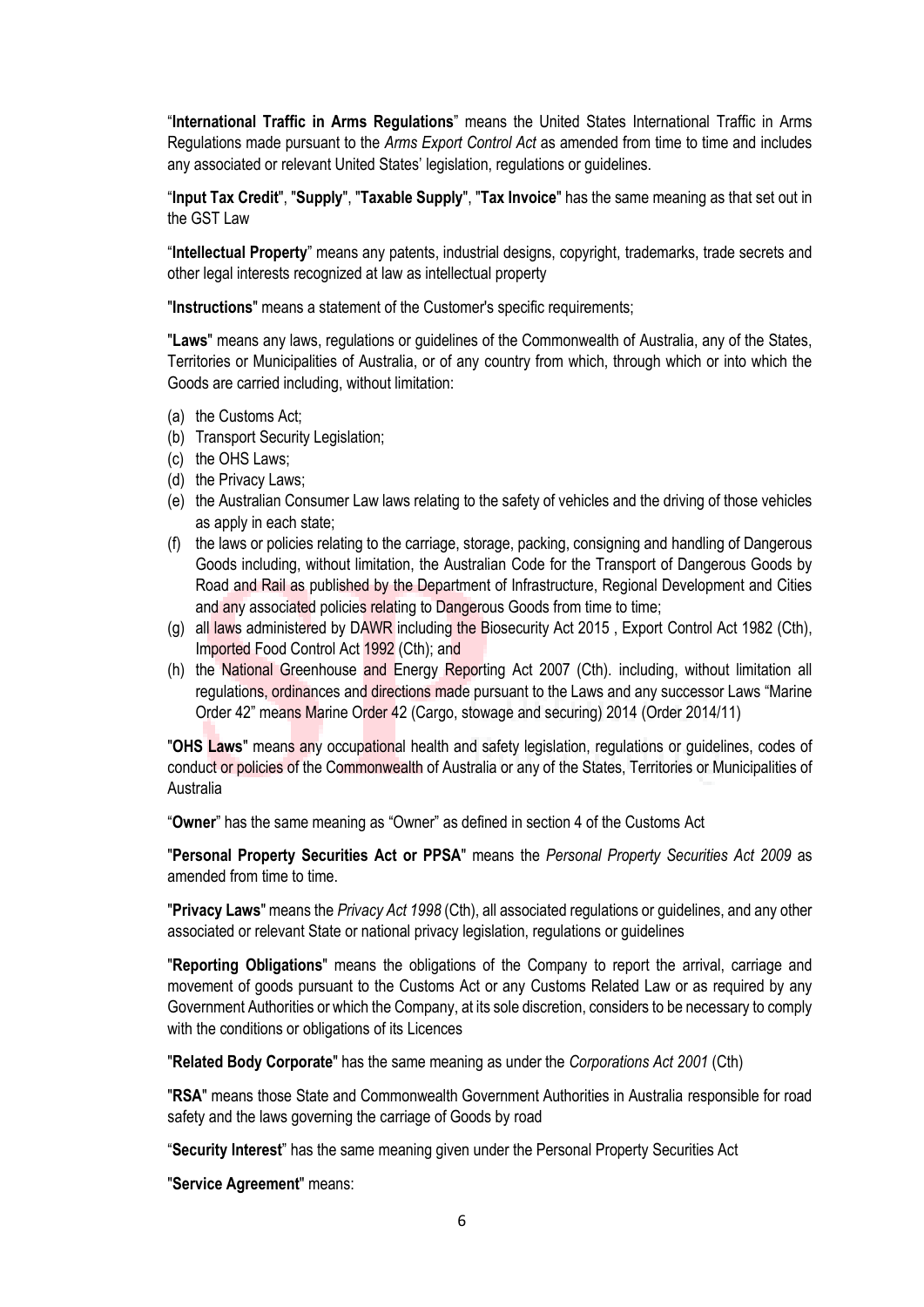- (a) these Trading Conditions;
- (b) the Authority;
- (c) any customer credit application;
- (d) any fee quotation estimate or agreement as amended from time to time, regardless of whether the Customer is given notice of any amendment.

"**Services**" means any performance of work by the Company for the Customer in anyway connected with the Goods including, without limitation:

- (a) carriage of the Goods;
- (b) Transit Store Services;
- (c) advice or information provided in connection with any Services;
- (d) customs clearances;
- (e) delivery services;
- (f) warehousing and storage services;
- (g) making any reports, entries and declarations required by any Government Authorities;
- (h) quoting the ABN as may be required under the GST Law;
- (i) providing all necessary information and complete all necessary documentation and reports for the purposes of any Government Authorities; and
- (j) entering into contracts with Sub-contractors on behalf of the Customer to enable the Carriage, import, export, storage or transportation of the Goods.

#### "**Shipping Contract**" means:

- (a) a contract of marine salvage or towage;
- (b) a charter party of a ship; or
- (c) a contract for the carriage of goods by ship, which includes a reference to any contract covered by a sea carriage document within the meaning of the amended Hague Rules referred to in section 7(1) of the *Carriage of Goods by Sea Act 1991* (Cth)

"**Small Business Contract**" means a contract between the Company and the Customer for a supply of Services where:

- (a) at the time the contract is entered into, at least one of the Company or the Customer is a business that employs fewer than 20 persons; and
- (b) either of the following applies:
	- (i) the upfront price payable under the contract does not exceed \$300,000;
	- (ii) the contract has a duration of more than 12 months and the upfront price payable under the contract does not exceed \$1,000,000

"**SOLAS**" means the International Convention for the Safety of Life at Sea published by the International Maritime Organisation

#### "**Sub-contractor**" means:

- (a) any third party appointed by the Company to assist in the provision of the Services; and
- (b) any person, firm or company which is not or hereafter a servant, agent, employee or subcontractor of any other persons or entities referred to in subclause (a) of this definition

"**Trading Conditions**" means these SP Customs & Forwarding Pty Ltd Standard Terms and Trading **Conditions** 

"**Transit Store Service**" means Services provided by the Company relating to receipt, storage and dispatch of Goods, including container deconsolidation services, storage service and assembly of orders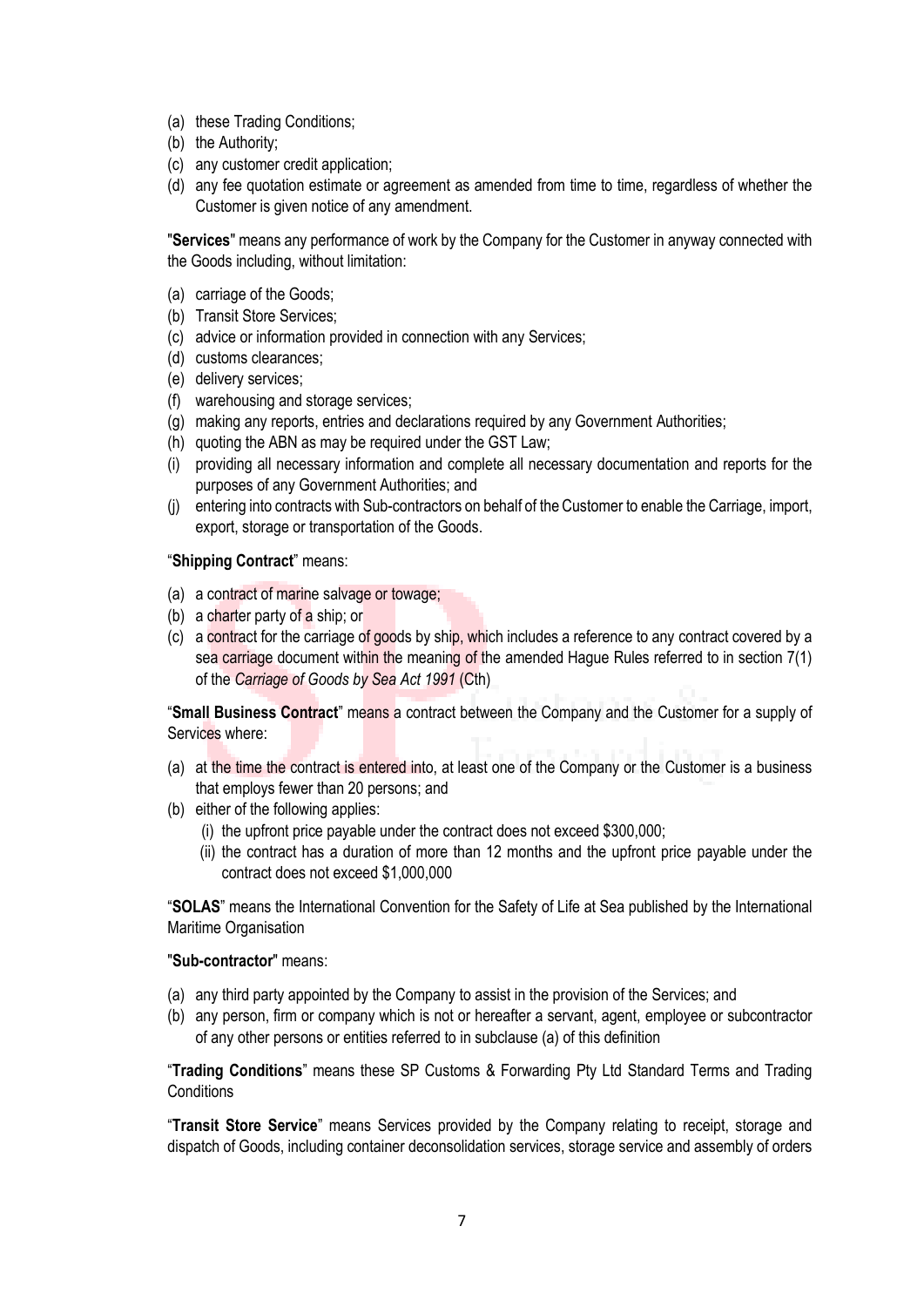"**VGM**" means verified gross mass as set out in Chapter VI, Pat A, Regulation 2 of SOLAS and given effect in Australian law by Marine Order 42 (Cargo, stowage and securing) 2014 (Order 2014/11)

#### "**Transport Security Legislation**" means:

- (a) the *Aviation Transport Security Act 2004* (Cth); and
- (b) the *Maritime Transport and Offshore Facilities Security Act 2003* (Cth).

"**Vessel**" means any vessel, vehicle or aircraft used to effect Carriage of the Goods, whether by sea, land or air.

#### **2 Interpretation**

- 2.1 Subject to Clause 2.2, all Services of the Company whether gratuitous or not are undertaken subject to these Conditions and not otherwise and:
	- (a) The provisions of Part I shall apply to all Services;
	- (b) The provisions of Part II shall only apply to the extent that the Services are provided by the Company as agents;
	- (c) The provisions of Part III shall only apply to the extent that such services are provided by the Company as principals.
- 2.2 Where a document is issued by or on behalf of the Company and bears the title of, or includes the words, "bill of lading" (whether or not negotiable), or sea or air "waybill" and provides that the Company contracts as carrier, the provisions set out in that document, if inconsistent with these Conditions, shall be paramount and prevail over these Conditions to the extent that such provisions are inconsistent but no further.
- 2.3 Any variation, cancellation or waiver of these Conditions (or any of them) must be in writing signed by a Director of the Company. No other person has or will be given any authority whatsoever to agree to any variation, cancellation or waiver of these Conditions.
- 2.4 Any instructions received by the Company from the Customer for the supply of Services shall constitute acknowledgement by the Customer that it has received, understands and agrees to be bound by these Conditions and will be bound by these Conditions. Such instructions received by the Company from the Customer for the supply of Services and/or any supply of goods shall also constitute authorisation for the Company to act on behalf of the Customer in accordance with these Conditions.

#### **3 Provision of services**

- 3.1 All Services are provided by the Company as agents only.
- 3.2 Without prejudice to the generality of Clause 3.1;
	- (a) the charging by the Company of a fixed price for any Services whatsoever shall not in itself determine or be evidence that the Company is acting as an agent in respect of those Services.
	- (b) the supplying by the Company of its own or leased equipment shall not in itself determine or be evidence that the Company is acting as agent or a principal in respect of any carriage, handling or storage of Goods;
	- (c) the Company acts as an agent where the Company procures a bill of lading, sea or air waybill or other document evidencing a contract of carriage between a person, other than the Company, and the Customer or Owner;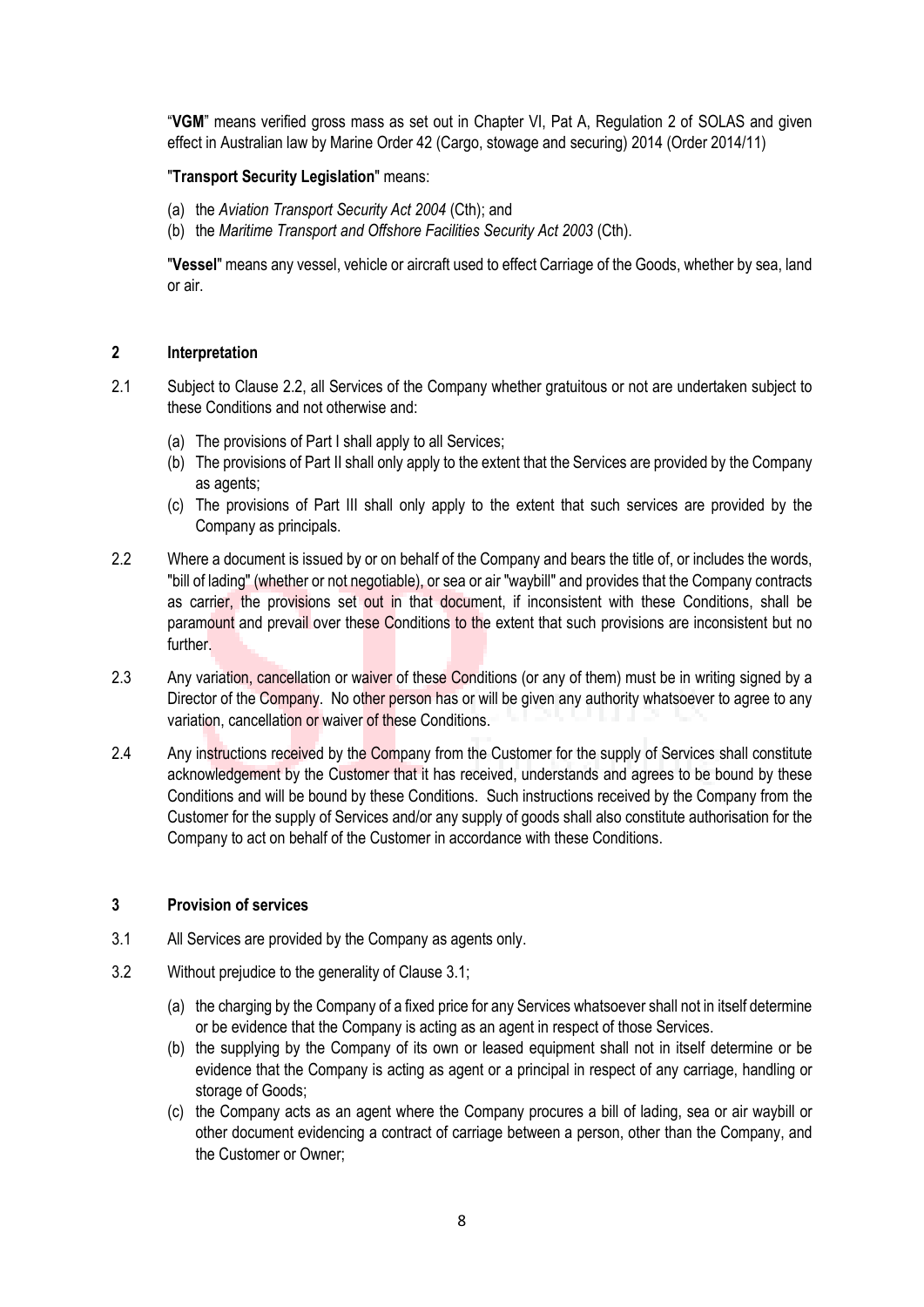- (d) the Company acts as an agent and never as a principal when providing Services as a customs broker in respect of or relating to customs requirements, taxes, licenses, consular documents, certificates of origin, inspection, certificates and other similar services or when providing any other services whatsoever for or on behalf of the Customer.
- 3.3 The Company is not a common carrier and will accept no liability as such and it reserves the right to accept or refuse the carriage of any Goods or any other Service at its discretion. All Services are performed subject only to these Conditions.

#### **4 Obligations of Customer**

- 4.1 The Customer warrants that it is either the Owner or the authorised agent of the Owner of the Goods and that it is authorised to accept and accepts these Conditions, not only for itself, but also as agent for and on behalf of the Owner.
- 4.2 The Customer warrants that it has reasonable knowledge of matters affecting the conduct of its business, including, but not limited to, the terms of sale and purchase of the Goods and all other matters relating thereto.
- 4.3 The Customer shall give sufficient and executable instructions.
- 4.4 The Customer warrants that the description and particulars of the Goods are complete and correct, and that any consignment documentation provided to the Company is accurate.
- 4.5 The Customer warrants that the Goods are properly packed and labelled, except where the Company has accepted instructions in respect of packaging and/or labelling.
- 4.6 The Customer warrants that any Goods that are delivered to the Company or that are to be directly received by the Company are secured for road transport in accordance with Part 1 of the Load Restraint Guide.
- 4.7 The Customer warrants that a compliant and accurate Container Weight Declaration will be supplied where the Customer is to provide the consignment documentation.
- 4.8 The Customer warrants that for Goods consigned for import or export by sea the consignment documentation including the verified gross mass is accurate and compliant with the requirements of *Navigation Act 2012*, including but not limited to the requirements of Marine Order 32 and Marine Order 42.

#### **5 Special Instructions, Goods and Services**

- 5.1 Unless agreed in writing, the Customer shall not deliver to the Company, or cause the Company to deal with or handle, Dangerous Goods.
- 5.2 If the Customer is in breach of Clause 5.1:
	- (a) the Customer shall be liable for all loss or damage whatsoever caused by or to or in connection with the Goods howsoever arising;
	- (b) the Customer shall defend, indemnify and hold harmless the Company against all penalties, claims, damages, costs and expenses whatsoever arising in connection therewith; and
	- (c) the Company (or any other person in whose custody the Goods may be in at the relevant time) may, at the Company's sole discretion, have the Goods destroyed or otherwise dealt with (without compensation to the Customer or liability on the Company). For the purposes of this subclause,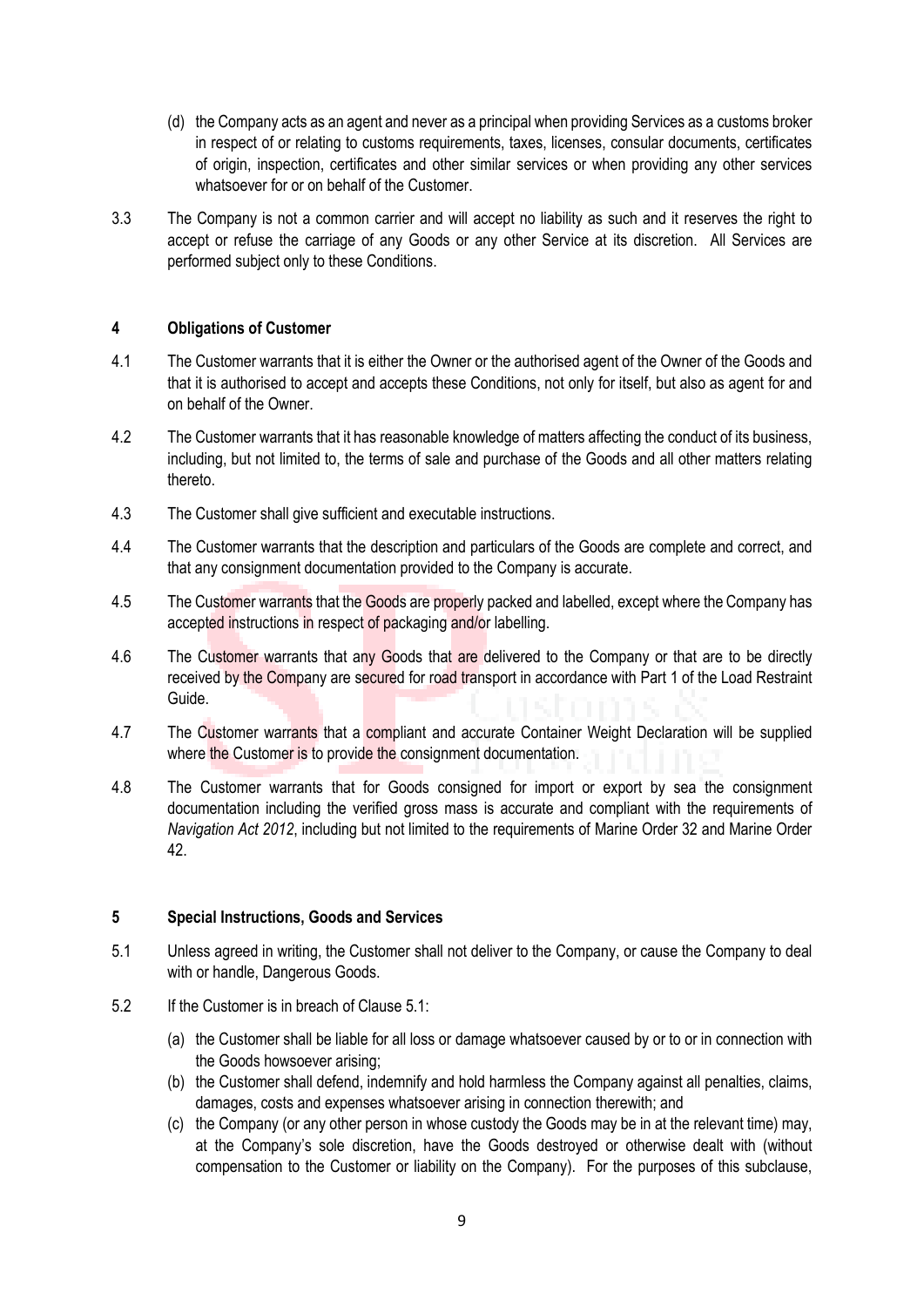notice is not required to be given to any person of the intention to destroy or otherwise deal with the Goods.

- 5.3 If the Company agrees to accept Dangerous Goods and then it (or any other person) reasonably forms the view that those Goods constitute a risk to other goods, property, life or health, it may (without notice or compensation to the Customer and without liability on the Customer) have the Goods destroyed or otherwise dealt with at the expense of the Customer or Owner.
- 5.4 The Customer undertakes not to tender for transportation any Goods which require temperature control without previously giving written notice of their nature and the particular temperature range to be maintained and, in the case of a temperature controlled Container packed or stuffed by or on behalf of the Customer, the Customer further undertakes that:
	- (a) the Container has been properly precooled or pre-heated as appropriate;
	- (b) the Goods have been properly packed or stuffed in the Container; and
	- (c) the Container's thermostatic controls have been properly set by the Customer.
- 5.5 If the requirements of Clause 5.4 are not complied with the Company shall not be liable for any loss of or damage to the Goods caused by such non-compliance.
- 5.6 Unless agreed in writing, the Company shall not be obliged to make any declaration for the purposes of any statute, convention or contract as to the nature or value of any Goods or as to any special interest in delivery or to make any declaration as to specific stowage requirements of any Goods.
- 5.7 Unless agreed in writing or otherwise provided for under the provisions of a document signed by the Company, instructions relating to the delivery or release of Goods against payment or against surrender of a particular document shall be in writing and the Company's liability shall not exceed that provided for in respect of misdelivery of Goods.
- 5.8 Unless agreed in writing that the Goods shall depart by or arrive by a particular date, the Company accepts no responsibility for departure or arrival dates of Goods.

#### **6 Insurance**

6.1 Insurance of the Goods is the responsibility of the Customer. The Company does not issue insurance. Upon request, the Company will provide the Customer with the contact details of insurance companies / brokers and assist the Customer so that the Customer can obtain insurance from them directly. All such insurances are subject to the usual exceptions and conditions of the policies of the insurance company or underwriters taking the risk.

#### **7 General Indemnities and Liabilities of the Customer and Owner**

- 7.1 The Customer and Owner shall defend, indemnify and hold harmless the Company against all liability, loss, damage, costs and expenses howsoever arising:
	- (a) from the nature of the Goods, other than to the extent caused by the Company's negligence;
	- (b) out of the Company acting in accordance with the Customer's or Owner's instructions; or
	- (c) from a breach of warranty or obligation by the Customer or arising from the negligence of the Customer or Owner.
- 7.2 Except to the extent caused by the Company's negligence, the Customer and Owner shall be liable for and shall defend, indemnify and hold harmless the Company in respect of all duties, taxes, imposts,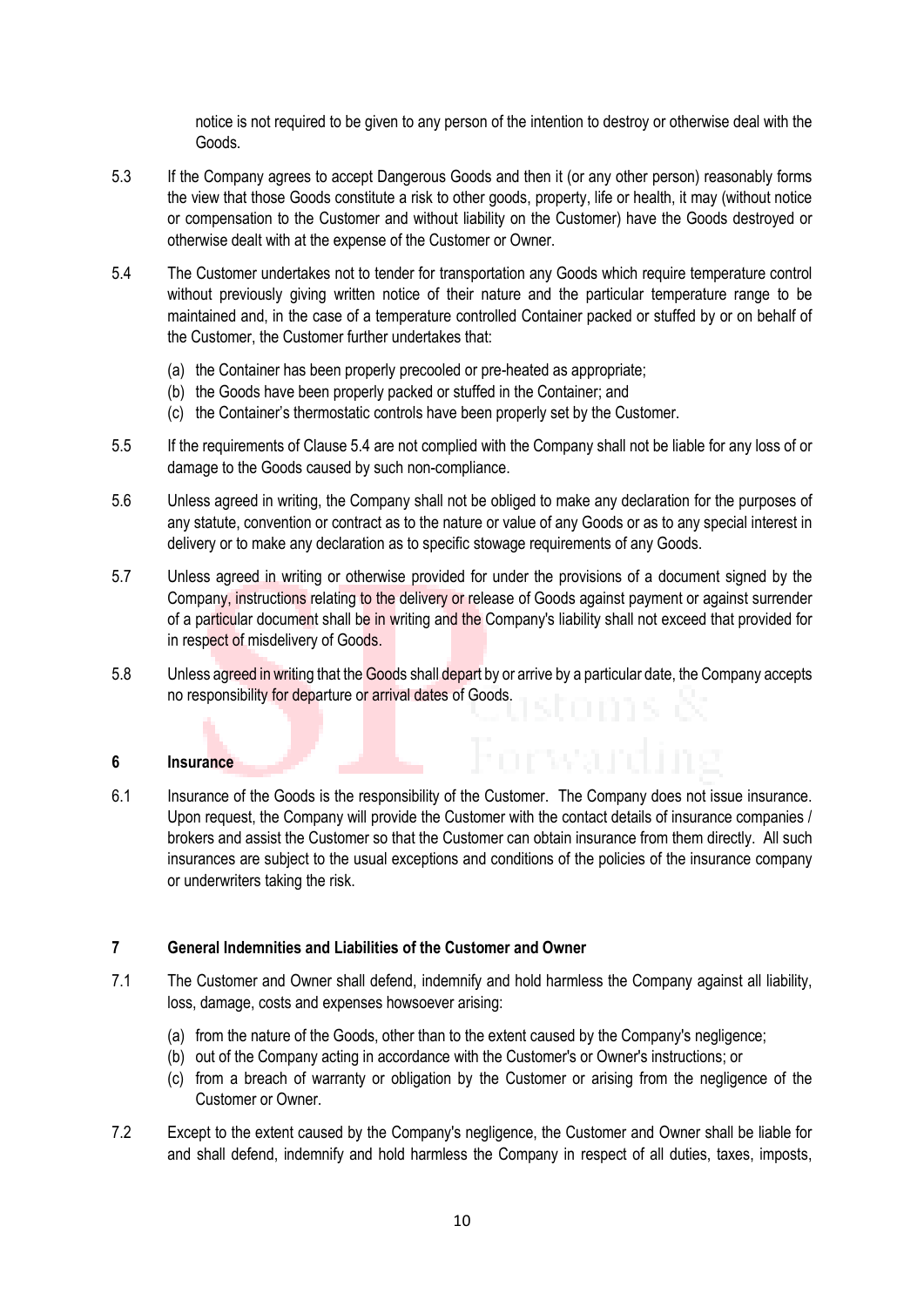levies, deposits and outlays whatsoever levied by any Authority and for all payments, fines, costs, expenses, loss and damage whatsoever incurred or sustained by the Company in connection therewith.

- 7.3 Advice and information, in whatever form it may be given, is provided by the Company for the Customer only and the Customer shall defend, indemnify and hold harmless the Company for all liability, loss, damage, costs and expenses arising out of any other person relying on such advice or information.
- 7.4 The Customer shall be liable for the loss, damage, contamination, soiling, delay detention or demurrage whether arising before, during and after the Carriage of property of:
	- (a) the Company (including, but not limited to, Containers);
	- (b) the Company's servants, sub-contractors or agents;
	- (c) independent contractors engaged by the Company for performance of part or all of the Services;
	- (d) any person; or
	- (e) any vessel caused by the Customer or Owner or any person acting on behalf of either of them or for which the Customer is otherwise responsible and will defend, indemnify and hold harmless the Company in respect of the same.
- 7.5 Instructions to collect payment on delivery in cash or otherwise are accepted by the Company upon and on the condition that the Company in the matter of such collection will be liable for the exercise of reasonable diligence and care only. Unless express written instructions are received that the Goods are not to be delivered without payment, the Company accepts no liability if, upon delivery of the goods, payment is not made.

#### **8 Subcontractors**

- 8.1 The Customer undertakes that no claim will be made against any servant, subcontractor or agent of the Company which imposes or attempts to impose upon any of them any liability whatsoever in connection with the Goods. If any such claim should nevertheless be made, the Customer undertakes to indemnify the Company against all consequences thereof.
- 8.2 Without prejudice to Clause 8.1, every servant, sub-contractor or agent of the Company shall have the benefit of all provisions herein as if such provisions were expressly for their benefit. In entering into this contract, the Company, to the extent of those provisions, does so not only on its behalf, but as agent and trustee for such servants, subcontractors and agents.
- 8.3 The Customer shall defend, indemnify and hold harmless the Company from and against all claims, costs and demands whatsoever and by whomsoever made or preferred, in excess of the liability of the Company under these Conditions.
- 8.4 Without prejudice to the generality of this Clause 8, the indemnity referred to in Clause 8.3, shall cover all claims, costs and demands arising from or in connection with the negligence of the Company, its servants, subcontractors and agents.
- 8.5 In this Clause, "sub-contractors" includes direct and indirect sub-contractors and their respective employees, servants and agents.

#### **9 Invoices and Charges**

9.1 The Company is entitled to issue a tax invoice in respect of its Services. The Customer shall pay to the Company by EFT, or as agreed (noting that credit card facilities are **not** available), the invoiced amount payable in accordance with the terms of the tax invoice and these Conditions and all or any other sums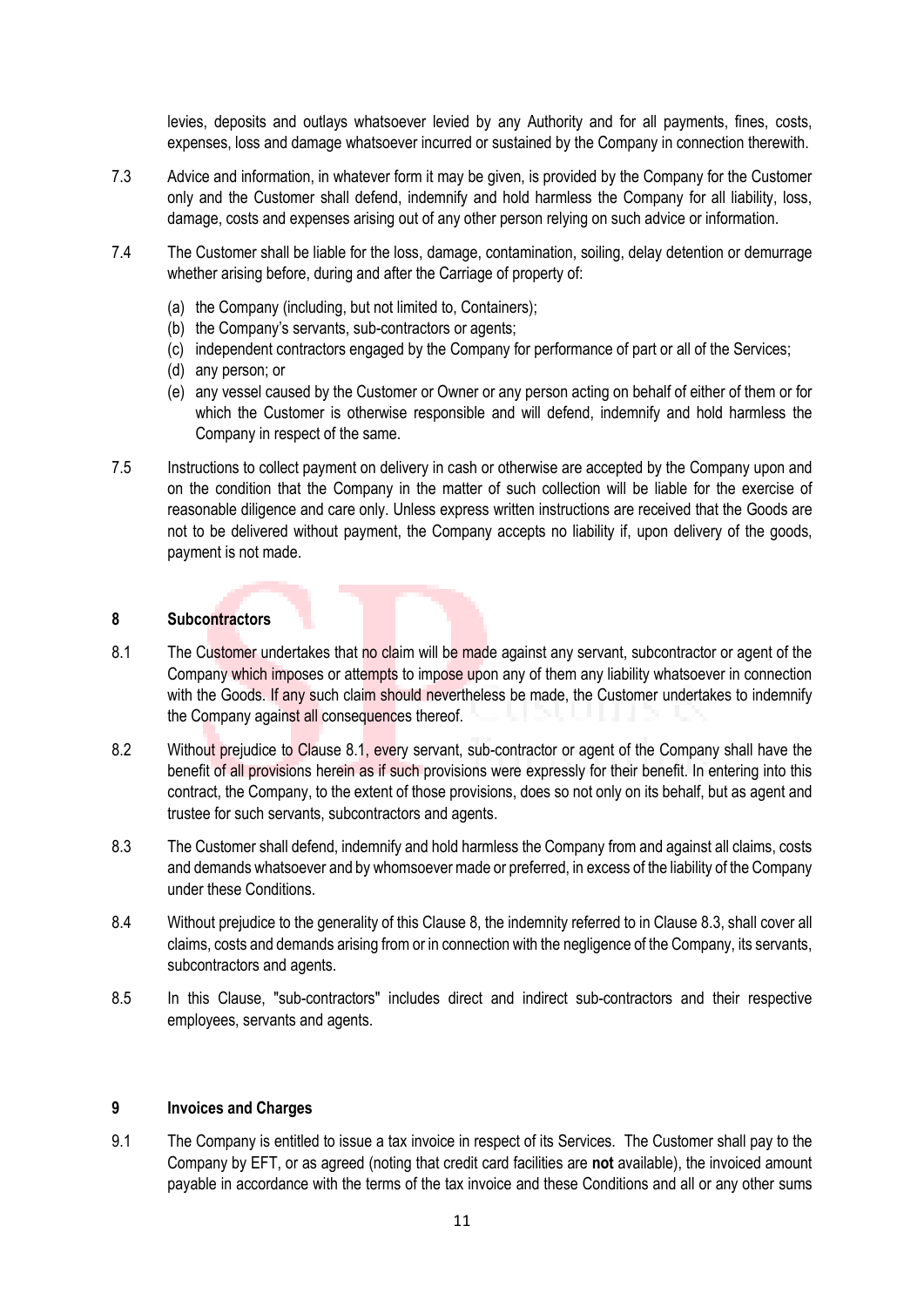immediately when due without deduction or deferment on account of any claim, counterclaim or set-off. The Company shall under no circumstances be precluded from raising a debit or invoice in respect of any sums lawfully due to it, notwithstanding that a previous debit(s) or invoice(s) (whether excluding or partly including the items now sought to be charged) had been raised and whether or not any notice was given that further debits or invoices were to follow.

- 9.2 When the Company is instructed to collect freight, duties, charges or other expenses from any person other than the Customer, the Customer:
	- (a) shall remain responsible for these amounts; and
	- (b) shall pay these amounts to the Company on demand where these amounts have become due and have not been paid by such other person.
- 9.3 On all accounts overdue to the Company, the Company shall be entitled without notice to charge default interest to be calculated at the rate 4 per cent above the base interest rate of the Company's bank applicable during the periods that such amounts are overdue for the period from the due date until the date of payment in full.
- 9.4 The Customer shall be liable for and pay to the Company any additional costs or expenses the Company may incur and for any loss or damage occasioned either directly or indirectly to the Company as a result of the Company relying upon the description and particulars provided by the Customer or by reason of any illegal, incorrect or insufficient marking, numbering or addressing of the Goods.
- 9.5 The charging by the Company of a fixed price for any Services whatsoever shall not in itself determine or be evidence that the Company is acting as an agent or a principal in respect of those Services. The Company shall under no circumstances be precluded from raising a debit in respect of any fee or disbursements lawfully due to it, notwithstanding that a previous debit or debits (whether excluding or partly including the items now sought to be charged) had been raised and whether or not any notice was given that further debits were to follow. Where any amount charged by the Company is described as a disbursement (or similar expression), such amount will include the forwarder's handling and administration fee in respect of the same and the fee is not required to be separately disclosed.
- 9.6 The Customer acknowledges that the Company has a pecuniary interest in all contracts entered into by the forwarder as its agent in terms of these Conditions and agrees that the Company may receive and retain all brokerages, commissions, allowances and other remunerations paid by the other party to the contract and customarily retained by or paid to forwarding agents, in addition to the charges and expenses invoiced to the Customer, and need not disclose to the Customer the nature or amount thereof. The Company may charge by weight, measurement or value and may at any time reweigh, remeasure or revalue the Goods (or request same) and charge additional fees accordingly.
- 9.7 Unless otherwise stated, all charges quoted are exclusive of Goods and Services Tax (GST).

#### **10 Liberties and Rights of the Company**

- 10.1 Unless otherwise agreed in writing, the Company shall be entitled to enter into contracts on behalf of itself or the Customer and without notice to the Customer:
	- (a) for the carriage of Goods by any route, means or person;
	- (b) for the carriage of Goods of any description, whether containerised or not, on or under the deck of any vessel;
	- (c) for the storage, packing, transhipment, loading, unloading or handling of Goods by any person at any place whether on shore or afloat and for any length of time;
	- (d) for the carriage or storage of Goods in containers or with other goods of whatever nature;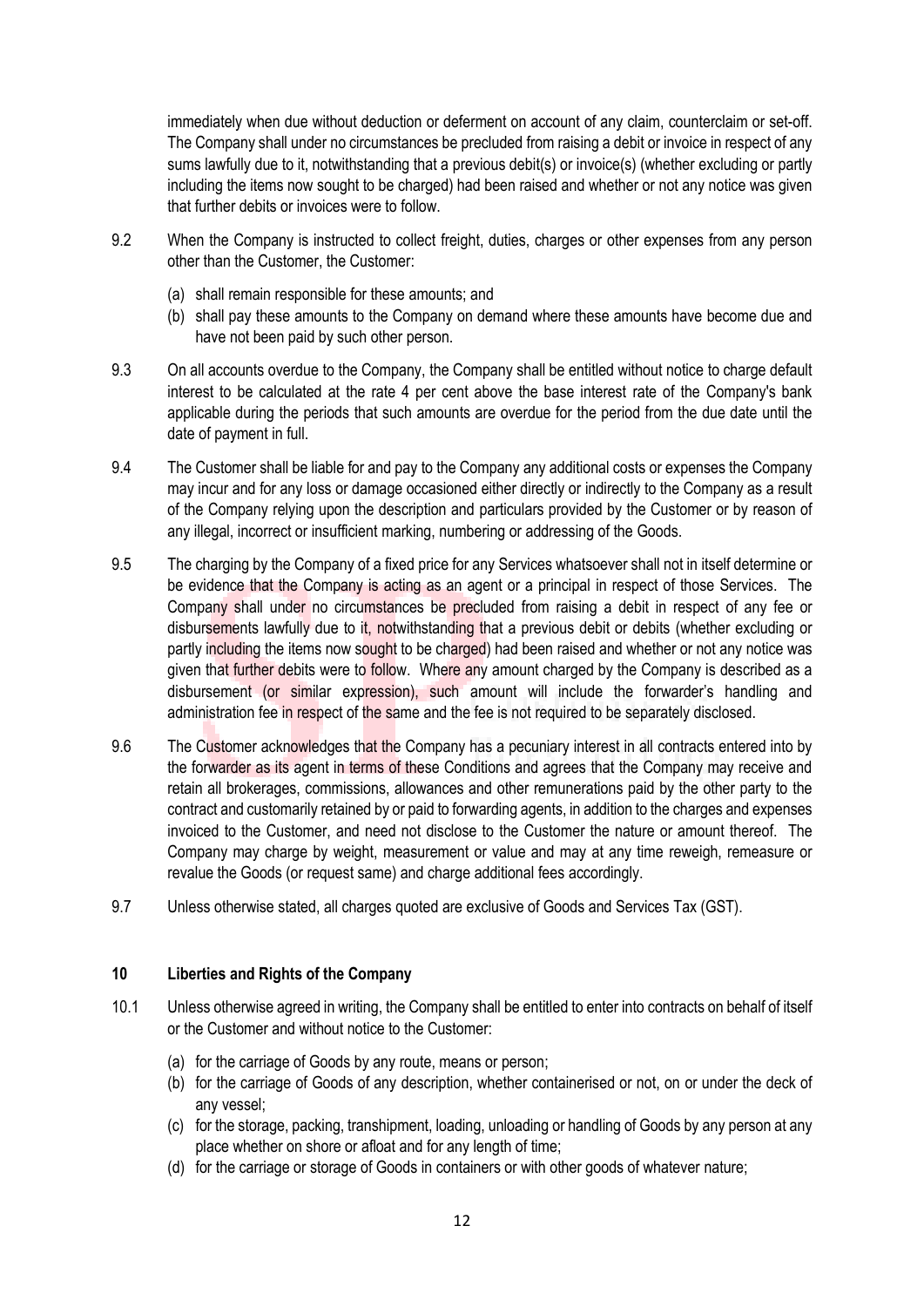- (e) for the performance of its own obligations, and to do such acts as the Company reasonably considers may be necessary or incidental to the performance of the Company's obligations.
- 10.2 The Company shall be entitled (without incurring any additional liability), but shall be under no obligation, to depart from the Customer's instructions in any respect if the Company considers there is good reason to do so in the Customer's interest.
- 10.3 The Company may at any time comply with the orders or recommendations given by any Authority. The responsibility and liability of the Company in respect of the Goods shall cease on the delivery or other disposition of the Goods in accordance with such orders or recommendations.
- 10.4 The Company shall be entitled (but under no obligation) at any time and from time to time to inspect the Goods and for this purpose to open or remove any Containers.
- 10.5 If at any time the Company reasonably considers that the carriage of the Goods should not be undertaken or continued or only continued after effecting any necessary Incidental Matters or incurring additional expense or risk, the Company shall be entitled to:
	- (a) abandon the carriage of such cargo or to effect such additional Incidental Matters and incur such additional expense, as may be reasonably necessary in order to enable the carriage to be effected or further effected; and
	- (b) be reimbursed by the Customer for the cost of all such additional Incidental Matters and all such additional expense incurred.
- 10.6 If the Company (or any person whose services the Company makes use of) considers:
	- (a) the performance of the Company's obligations are likely to be affected by any hindrance, risk, delay, difficulty or disadvantage whatsoever; and
	- (b) the hindrance, risk, delay, difficulty or disadvantage cannot be avoided by reasonable endeavours of the Company or such other person, the Company may (upon giving notice in writing to the Customer or Owner) treat the performance of its obligations as terminated and may, at the Customer's expense, place the Goods or any part of them at the Customer's or Owner's disposal at any place which the Company deems safe and convenient.
- 10.7 The notice in writing referred to in Clause 10.6 is not required where it is not reasonably possible to give such notice.
- 10.8 Where the Company exercises its rights and obligations under Clause 10.6, responsibility and liability of the Company in respect of the Goods shall thereupon cease absolutely.
- 10.9 Where the Company (or any person whose services the Company makes use of) is entitled to call upon the Customer or Owner to take delivery of the Goods at a designated time and place and delivery of the Goods, or any part thereof, is not taken by the Customer or Owner at the designated time and place the Company (or such other person) shall be entitled to store the Goods in the open or under cover at the sole risk and expense of the Customer.
- 10.10 Notwithstanding Clauses 10.6 to 10.9, the Company shall be entitled (but under no obligation) without any responsibility or liability to the Customer and Owner, to sell or dispose of
	- (a) all Goods which the Company considers cannot be delivered as instructed, but only upon giving 21 days notice in writing to the Customer, and
	- (b) without notice, Goods which have perished, deteriorated or altered, or are in immediate prospect of doing so in a manner which has caused (or may be reasonably expected to cause) loss or damage to any person or property or to contravene applicable regulations.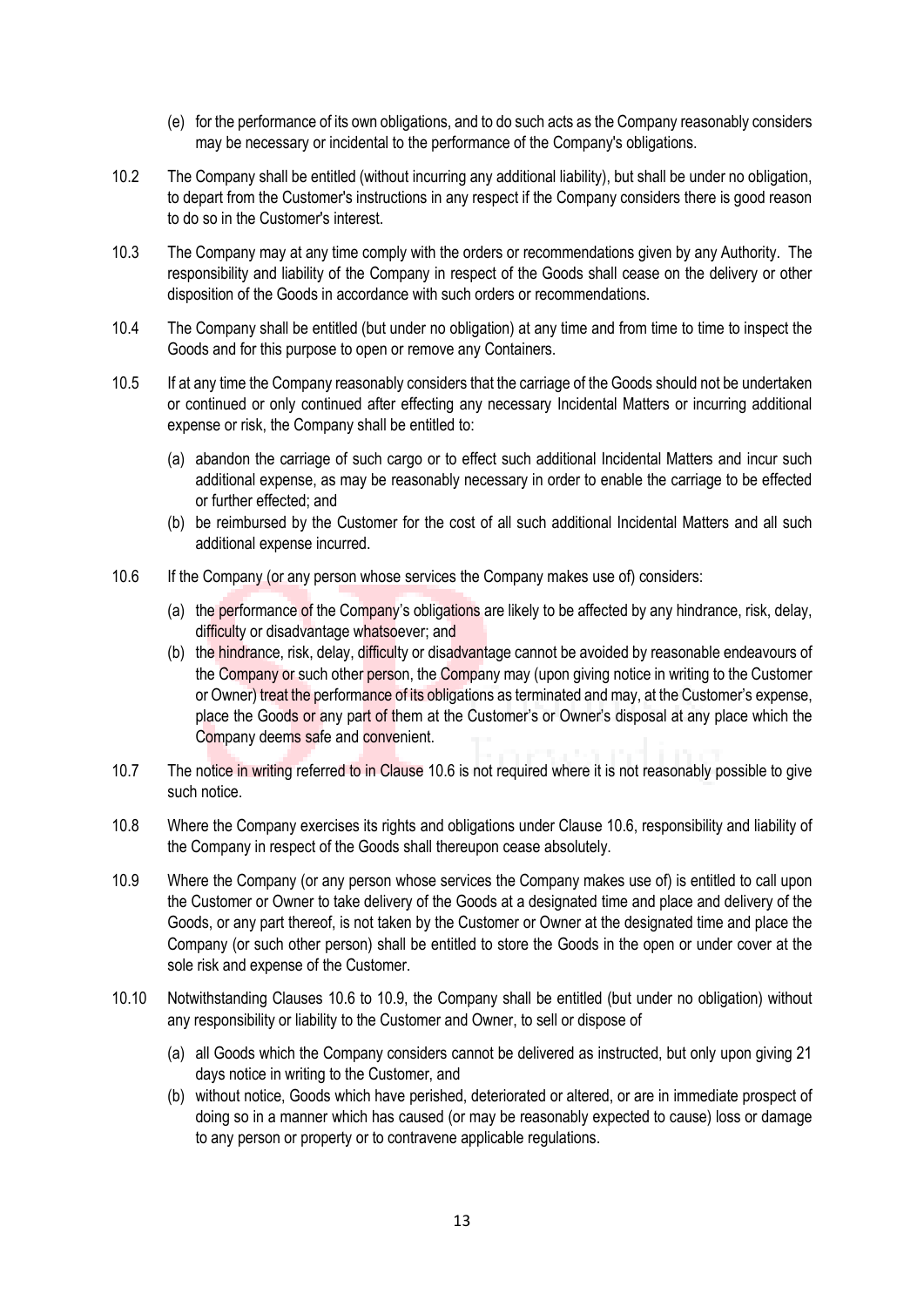- 10.11 Where the Company sells or disposes of Goods pursuant to Clause 10.10 the Customer shall be responsible for any costs and expenses of the sale or disposal.
- 10.12 The Company shall be entitled to retain and be paid all brokerages, commissions, allowances and other remunerations customarily retained by or paid to freight forwarders without notice to the Customer.
- 10.13 The Company shall have the right to enforce against the Owner and the Customer jointly and severally any liability of the Customer under these Conditions or to recover from them any sums to be paid by the Customer which upon demand have not been paid.
- 10.14 In the event of a breach of Chain of Responsibility provisions by the Customer, the Company may refuse to comply with a Customer direction or instruction or cease the provision of further Services to the Customer.

#### **11. Security Interest**

- 11.1 Special and General Lien: From the time the Company, or its servants or agents, receive the Goods into its custody, the Company, its servants or agents shall have a special and general lien on the Goods and right to sell the Goods whether by public or private sale or auction without notice, for any unpaid amounts for freight, demurrage, container detention charges, duty, fines, penalties, salvage, average of any kind whatsoever and without limitation and for any and all debts, charges, expenses or any other sums due or which become due at any time from the Customer or the Customer's principals, servants or agents (whether those sums are due from the Customer on those Goods or documents or on any other Goods or documents). In addition, the lien shall cover all the costs and expenses of exercising the lien, including the costs of a public or private sale or auction, including legal costs and administration costs. The lien and rights granted by this) Clause 11.1 shall survive delivery of the Goods and the Company shall be entitled to retain the proceeds of sale of the Goods in respect of any outstanding amounts whatsoever referred to in this Clause. The Customer accepts that any sums due and owing by the Customer are secured debts and that any payment made to the Company in discharge of the Company's lien does not amount to a preference, priority or advantage in any manner or turn. The Company sells or otherwise disposes of such Goods pursuant to this Clause 11.1 as principal and not as agent and is not the trustee of the power of sale. and the contract a a
- 11.2 Continuing Security Interest:

From the time the Company, or its servants or agents, receive the Goods into its custody, the Goods, and all of the Customer's present and future rights in relation to the Goods, are subject to a continuing security interest in favour of Company for the payment of all amounts for freight, demurrage, container detention charges, duty, fines, penalties, salvage, average of any kind whatsoever and without limitation and for any and all debts, charges, expenses or any other sums due and owing by the Customer or the Customer's principals, servants or agents. In addition, the continuing security interest shall cover all the costs and expenses of exercising the lien, including the costs of a public or private sale or auction, including legal costs and administration costs.

#### 11.3 Custody and Possession:

For the purposes of these Conditions, and in particular Clauses 11.1 and 11.2 the Company shall be deemed to have custody and possession of the Goods whether the Goods are in the actual physical custody and possession of the Company or of any subcontractors, servants or agents, and whether or not the Company is in possession of any documents of title relating to the Goods. The Customer and the Company agree that the Company has possession of the Goods within the meaning of section 24 of the PPSA, even if the Goods are in the possession of the Company's subcontractors, servants or agents.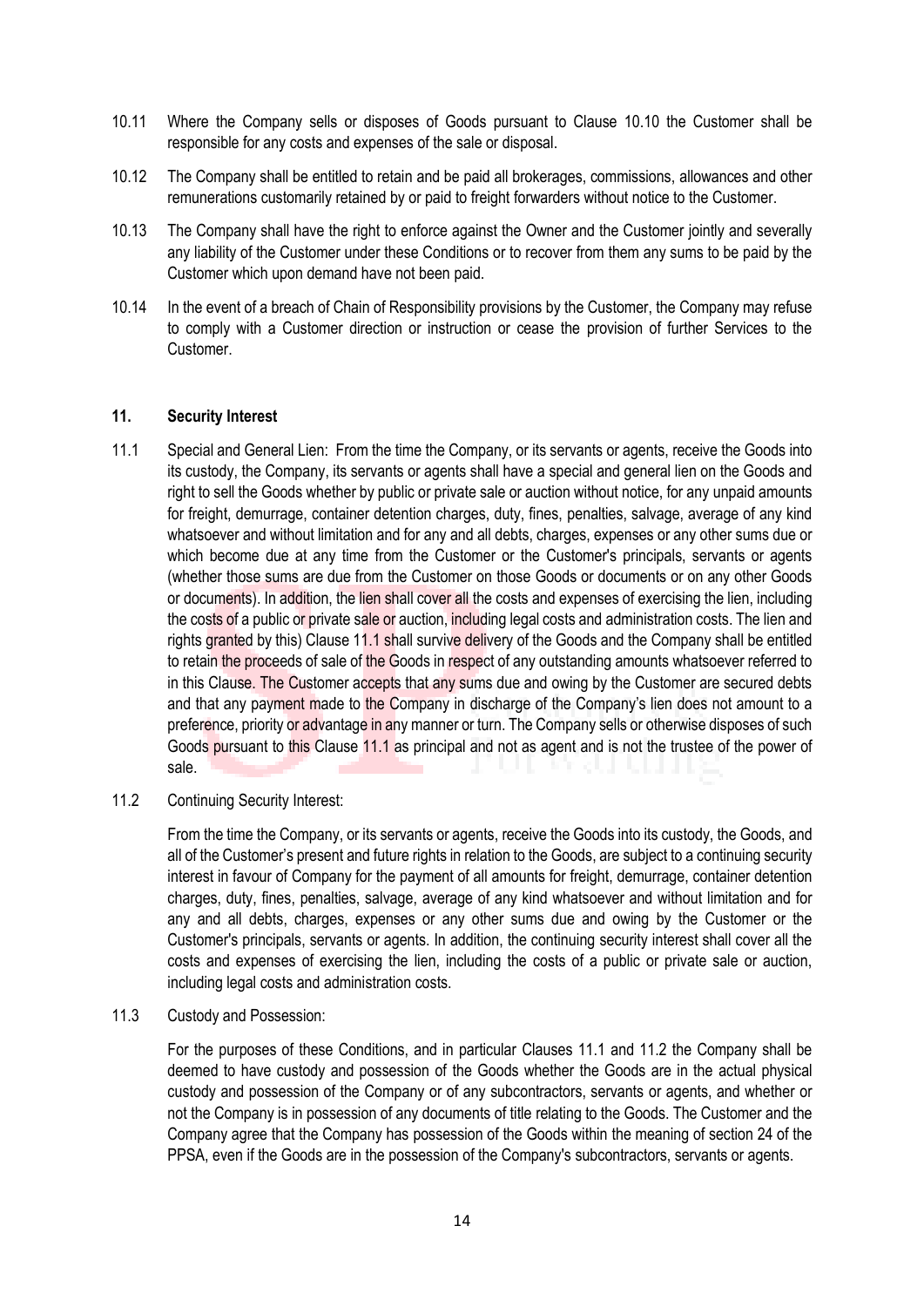11.4 Registration of Security Interest:

The Customer acknowledges that Company may, at the Customer's cost, register its security interest in the Goods, and all of the Customer's present and future rights in relation to the Goods, on the Personal Property Securities Register established under PPSA.

11.5 Provide Information:

The Customer will immediately inform the Company if an Insolvency Event occurs with respect to the Customer. The Customer shall not change its name or other details without first notifying Company in writing at least 14 days before such change takes effect.

- 11.6 Contracting Out and Waiver:
	- (a) The Company need not give any notice to the Customer or any other person (including a notice of verification statement) unless the notice is required to be given by the PPSA and cannot be excluded.
	- (b) The Customer and the Company agree pursuant to section 115 of the PPSA that Sections 125, 142 and 143 of the PPSA do not apply to this Agreement.
	- (c) The Customer, pursuant to section 115 of the PPSA, waives its right to receive any notice, details or other document from the Company under Sections 95, 121(4), 130, 135, 132(3)(d) and 132(4) of the PPSA.
- 11.7 Customer's Obligations:

The Customer will not:

- (a) permit to subsist any other security interest in relation to the Goods which would rank ahead of the Company 's interest; or
- (b) except in the normal course of business, sell, lease or dispose of, or permit the sale, lease or disposal of, the Goods.
- 11.8 Company's Rights:

In addition to any rights the Company has under the PPSA, the Company shall have the right, as the Customer's agent, at any time while any amounts owing by the Customer to the Company under any Contract remains outstanding, to enter into the premises where Goods are stored and remove them without being responsible for any damage caused in doing so. The Customer shall indemnify the Company for all such moneys and all costs, charges and expenses in repossessing the Goods.

#### **12 Confidentiality**

12.1 The Customer and the Company agree not to disclose information of the kind mentioned in Section 275(1) of the PPSA, except in circumstances required by Sections 275(7) (b) to (e) of the PPSA. The Customer agrees that it will only authorise the disclosure of information under Section 275(7)(c), or request information under Section 275(7)(d), unless the Company approves. Nothing in this Clause 12.1 will prevent any disclosure by the Company that it believes is necessary to comply with its other obligations under the PPSA or any other law.

#### **13. General Liability**

- 13.1 Except where otherwise provided in these Conditions, the Company shall not be liable for any loss or damage whatsoever arising from:
	- (a) the act or omission of the Customer or Owner or any person acting on their behalf;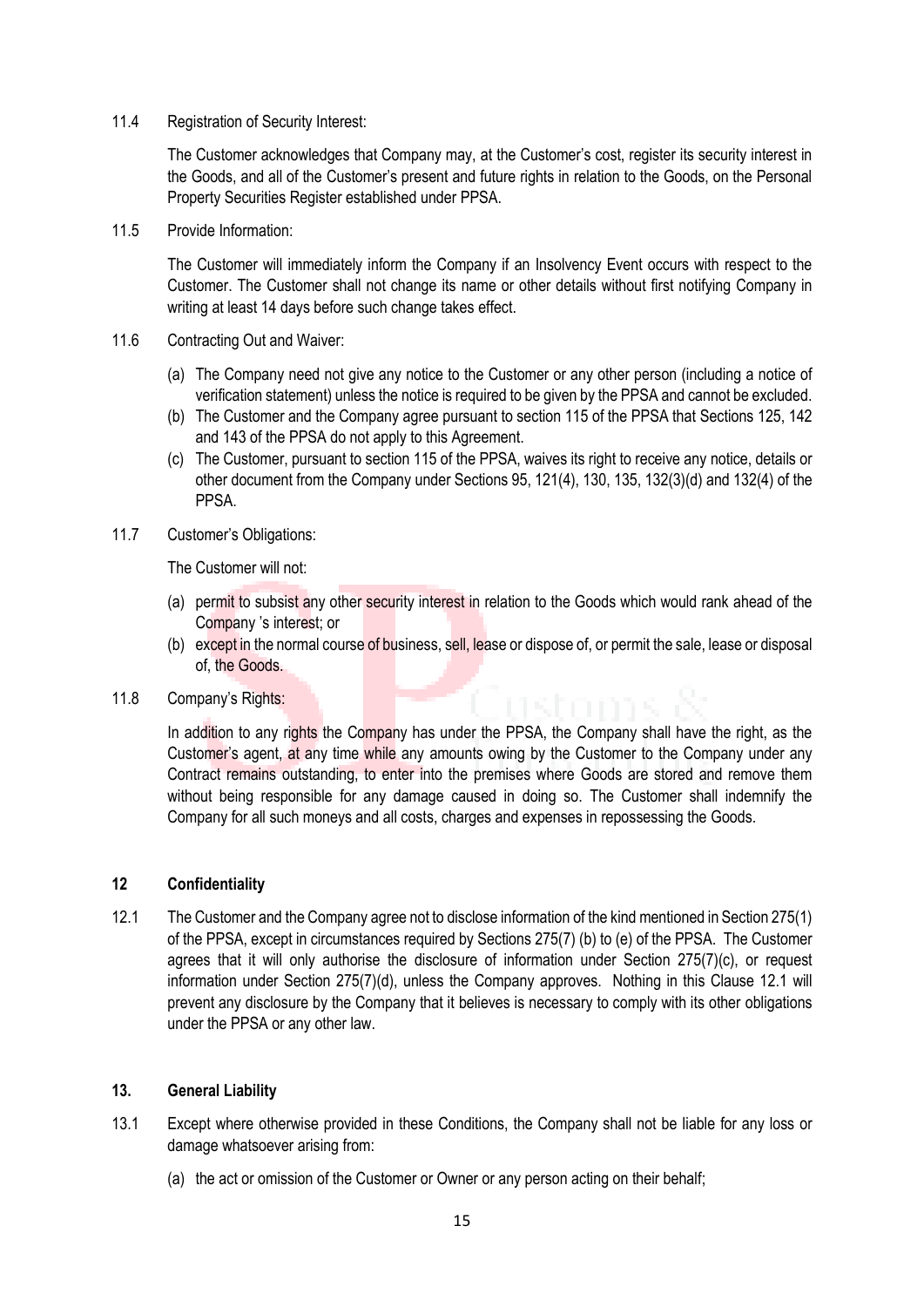- (b) compliance with the instructions given to the Company by the Customer, Owner or any other person entitled to give them;
- (c) insufficiency of the packing or labelling of the Goods, except where such service has been provided as a Service by the Company;
- (d) handling, loading, stowage or unloading of the Goods by the Customer or Owner or any person acting on their behalf;
- (e) inherent vice of the Goods;
- (f) riots, civil commotions, strikes, lockouts, stoppage or restraint of labour from whatsoever cause,
- (g) fire, flood, storm, explosion or theft;
- (h) any Force Majeure Event; or
- (i) any other cause which the Company could not avoid and the consequences whereof it could not prevent by the exercise of reasonable diligence.
- 13.2 Subject to Clause 5.8, the Company shall not be liable for loss or damage howsoever caused (whether or not direct, indirect or consequential) to property other than the Goods themselves and shall not be liable for any pure economic loss or loss of profit (or similar claim), delay or deviation howsoever arising.

#### **14. Limits of Liability**

- 14.1 Except in so far as otherwise provided by these Conditions, the liability of the Company, howsoever arising, shall not exceed the following:
	- (a) in respect of all claims other than those subject to the provisions of Clause 14.3 whichever is the lesser of:
		- (i) the value of; or
		- (ii) the equivalent of US\$2.00 per gross kilogram in the currency of the loss or damage, (the exchange rate to apply being the rate as at the date of the delivery of the Goods) of, the Goods lost, damaged, misdirected, misdelivered or in respect of which a claim arises.
	- (b) in respect of claims for delay where not excluded by the provisions of these Conditions, the amount of the Company's charges in respect of the Goods delayed.
- 14.2 The limitation of liability referred to in Clause 14.1 shall apply notwithstanding that the cause of the loss or damage is unexplained.
- 14.3 If agreed in writing prior to receipt of the Goods, the Company may accept liability in excess of the limits set out in these Conditions upon the Customer agreeing to pay the Company's additional charges for accepting such increased liability. Details of the Company's additional charges will be provided upon request.
- 14.4 The value of the goods shall be calculated by reference to the invoice value of the Goods plus freight and insurance if paid.
- 14.5 If there be no invoice value for the Goods, the value of the goods shall be calculated by reference to the value of such Goods at the place and time when they were delivered to the Customer or Owner or should have been so delivered. The value of the Goods shall be fixed according to the current market price, or, if there be no commodity exchange price or current market price, by reference to the normal value of goods of the same kind and quality.
- 14.6 Unless agreed in writing prior to receipt, the Company will not accept or deal with bullion, coin, precious stone, jewellery, antiques, works of art or other valuable Goods. Should any Customer nevertheless deliver any such Goods to the Company or cause the Company to handle or deal with any such Goods other than in accordance with prior written agreement, the Company shall be under no liability whatsoever for or in connection with such Goods howsoever arising.